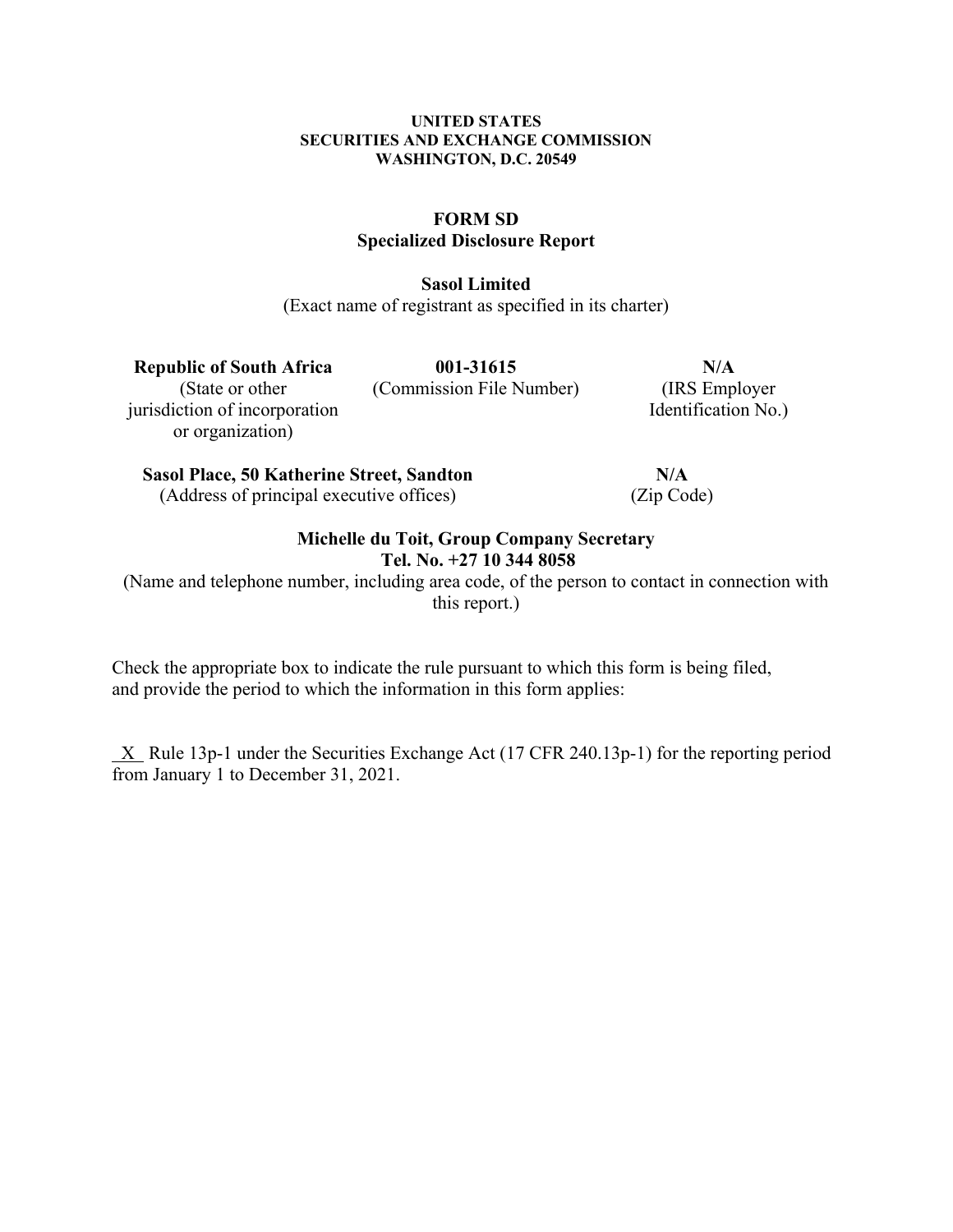#### **Section 1 – Conflict Minerals Disclosure**

### Item 1.01 Conflict Minerals Disclosure

Sasol is an international integrated chemicals and energy company. We develop and commercialise technologies and build and operate world-scale facilities to produce a range of high value product streams, including liquid fuels, chemicals and lower-carbon electricity.

In accordance with Sasol's Code of Conduct, Sasol adheres to trade controls and international sanctions. We conduct due diligence on customers, suppliers and partners. Suppliers are also expected to operate in accordance with values and behaviours comparable to ours and in a manner which is consistent with prudent business practice. For further information please consult www.sasol.com/suppliers/ethics

Sasol conducted in good faith a reasonable country of origin inquiry that it believes was adequately designed to determine whether any of the Conflict Minerals originated in the Democratic Republic of the Congo or an adjoining country that shares an internationally recognized border with the Democratic Republic of the Congo (the "Covered Countries"), for the period January 1, 2021 to December 31, 2021. The minerals considered were columbite-tantalite (source of tantalum), cassiterite (source of tin), gold and wolframite (source of tungsten).

It was determined that certain products manufactured by Sasol Limited and its consolidated subsidiaries (together, "Sasol"), or which Sasol contracted to be manufactured, contained tin and tungsten which are necessary to the functionality or production of such products. Sasol's supply chain tiers are far removed from conflict minerals mining activities, with no direct business relationship with any such mines or metal processing facilities. In order to conduct its reasonable country of origin inquiry, Sasol identified first-tier suppliers that supply Sasol goods containing Conflict Minerals used in, and necessary to the functionality or production of, products manufactured by Sasol or products that Sasol contracted to be manufactured. Sasol obtained written representations from these suppliers confirming that the country of origin of the Conflict Minerals excludes the Covered Countries. Based on its reasonable country of origin and confirmation of smelters inquiry, Sasol has determined that it has no reason to believe that its necessary Conflict Minerals may have originated in the Covered Countries.